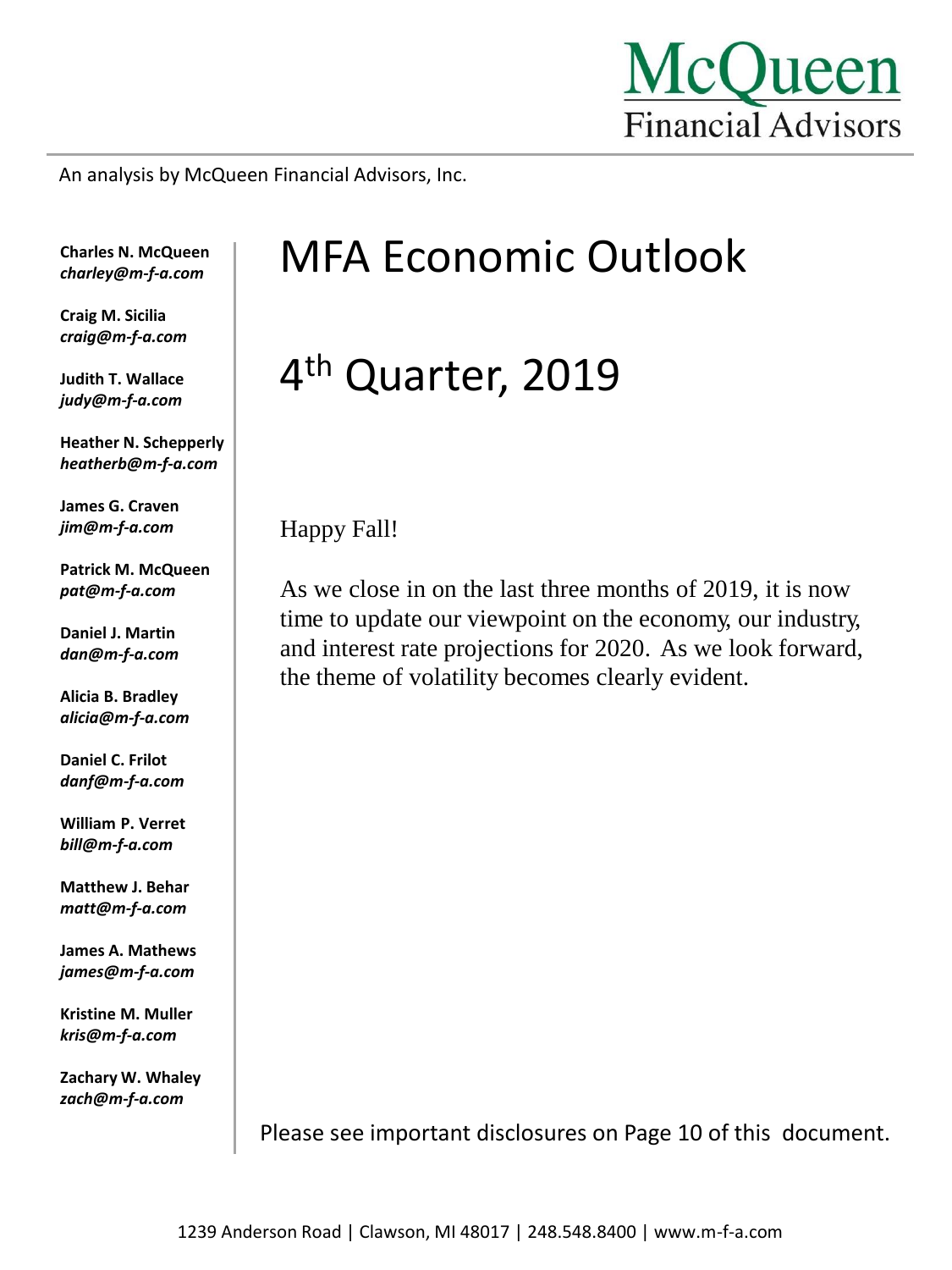#### **ABSTRACT**

This paper describes our current view of the economic environment.

#### **COMMENTARY**

#### *What is going on with the Federal Open Market Committee (FOMC)?*

Short-Term Federal Funds:

The FOMC has been in the news more than we expected, and I am sure much more than they have wanted. The non-political FOMC has been brought into the political limelight as a detractor to the economy. The growth in the economy is slowing, and it is not shrinking. There is significant uncertainty and a presidential election just around the corner. Economic concerns have resulted in the FOMC decreasing the Federal Fund rate to 2.00%.

As we look forward, we expect that the FOMC will reduce the Federal Funds rate due to the following:

- Slowing growth
- Uncertainty
- Low to no inflation
- Low rates around the world

By the end of 2019, we expect the Federal Funds rate to be in a range of 1.50% to 1.75%.

| 2.00%             | 9.6%                     | 6.2%              | 4.3%    | 3.7%    | 3.2%    | 2.8%    | 2.5%    | 2.2%    | 2.0%    | 1.7%     | 1.7%    |
|-------------------|--------------------------|-------------------|---------|---------|---------|---------|---------|---------|---------|----------|---------|
| 1.75%             | 90.4%                    | 62.0%             | 44.8%   | 39.3%   | 34.2%   | 30.4%   | 27.7%   | 24.8%   | 22.7%   | 19.9%    | 19.0%   |
| 1.50%             |                          | 31.8%             | 11:46   | 41.6%   | 41.3%   | 40.4%   | 39.4%   | 38.1%   | 36.8%   | 34.9%    | 34.2%   |
| 1.25%             |                          |                   | 9.8%    | 14.1%   | 18.0%   | 20.9%   | 22.8%   | 24.7%   | 25.9%   | 27.4%    | 27.8%   |
| 1.00%             |                          |                   |         | 1.3%    | 3.2%    | 5.0%    | 6.5%    | 8.4%    | 9.9%    | 12.1%    | 12.8%   |
| 0.75%             |                          |                   |         |         |         | 0.6%    | 1.0%    | 1.6%    | 2.3%    | 3.3%     | 3.7%    |
| 0.50%             | <b>Fed Funds Futures</b> |                   |         |         |         |         |         |         | 0.6%    | 0.7%     |         |
| 0.25%             |                          |                   |         |         |         |         |         |         |         |          |         |
| Date              |                          | 10/30/19 12/11/19 | 1/29/20 | 3/18/20 | 4/29/20 | 6/10/20 | 7/29/20 | 9/16/20 | 11/5/20 | 12/16/20 | 1/27/21 |
| Projected<br>Rate | 1.77%                    | 1.69%             | 1.61%   | 1.57%   | 1.54%   | 1.51%   | 1.48%   | 1.46%   | 1.43%   | 1.40%    | 1.39%   |



*"Growth is slowing. The economy is not shrinking"*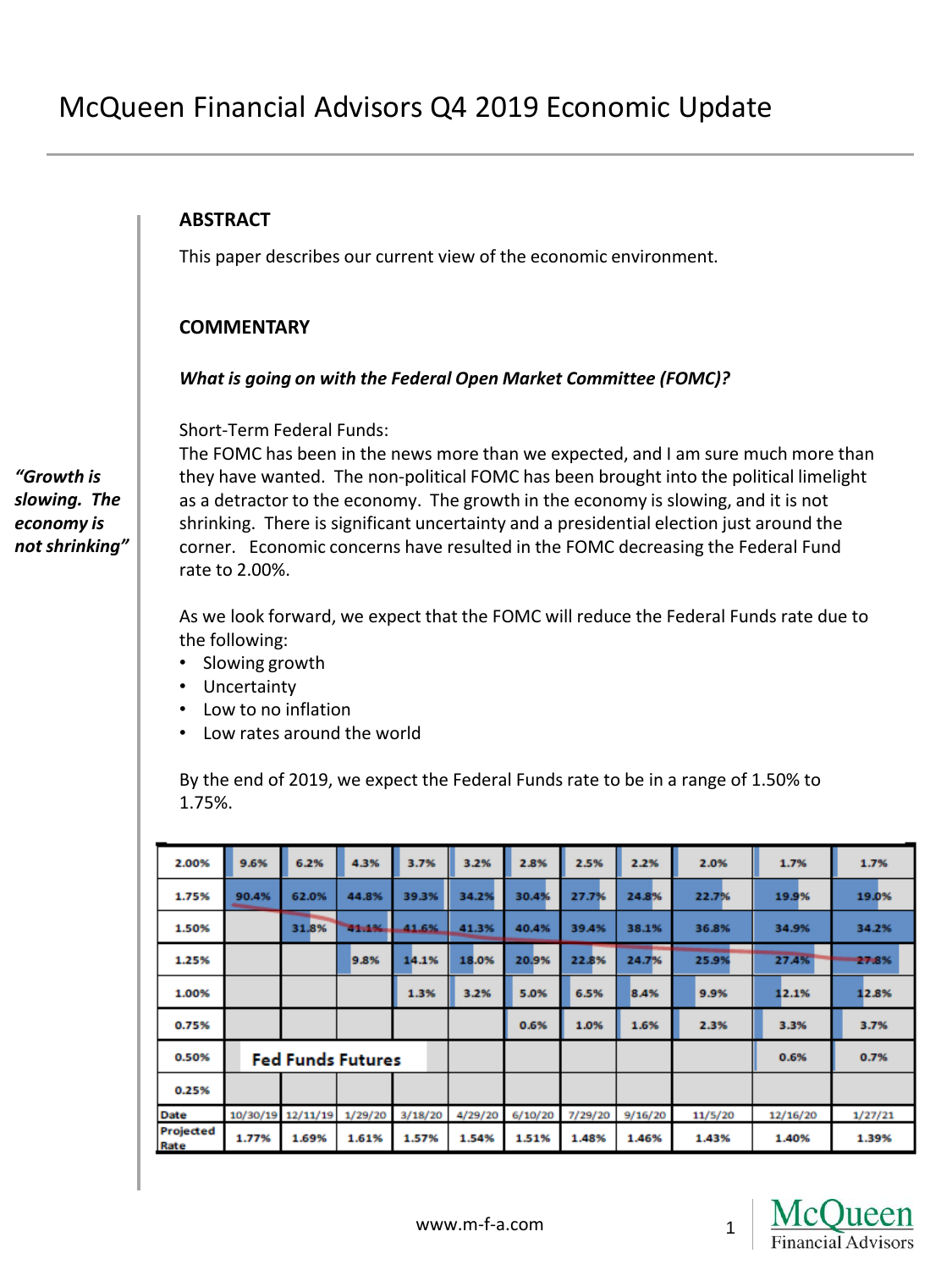# **The Economy**

The view of the economy is vastly different based on who you ask. Political polarization has resulted in media polarization. The reality of the economy is inconsistent with what the media reports, at best. When we rise above the rhetoric, and look at the standard measures of the economy, we see positive points.

What are they?

- Positive GDP growth
- Low inflation
- Full Employment

Let's look at each of these points.

#### GDP:

The Gross Domestic Product is positive and relatively strong compared to recent history. While there are concerns of slowing, we are still growing!



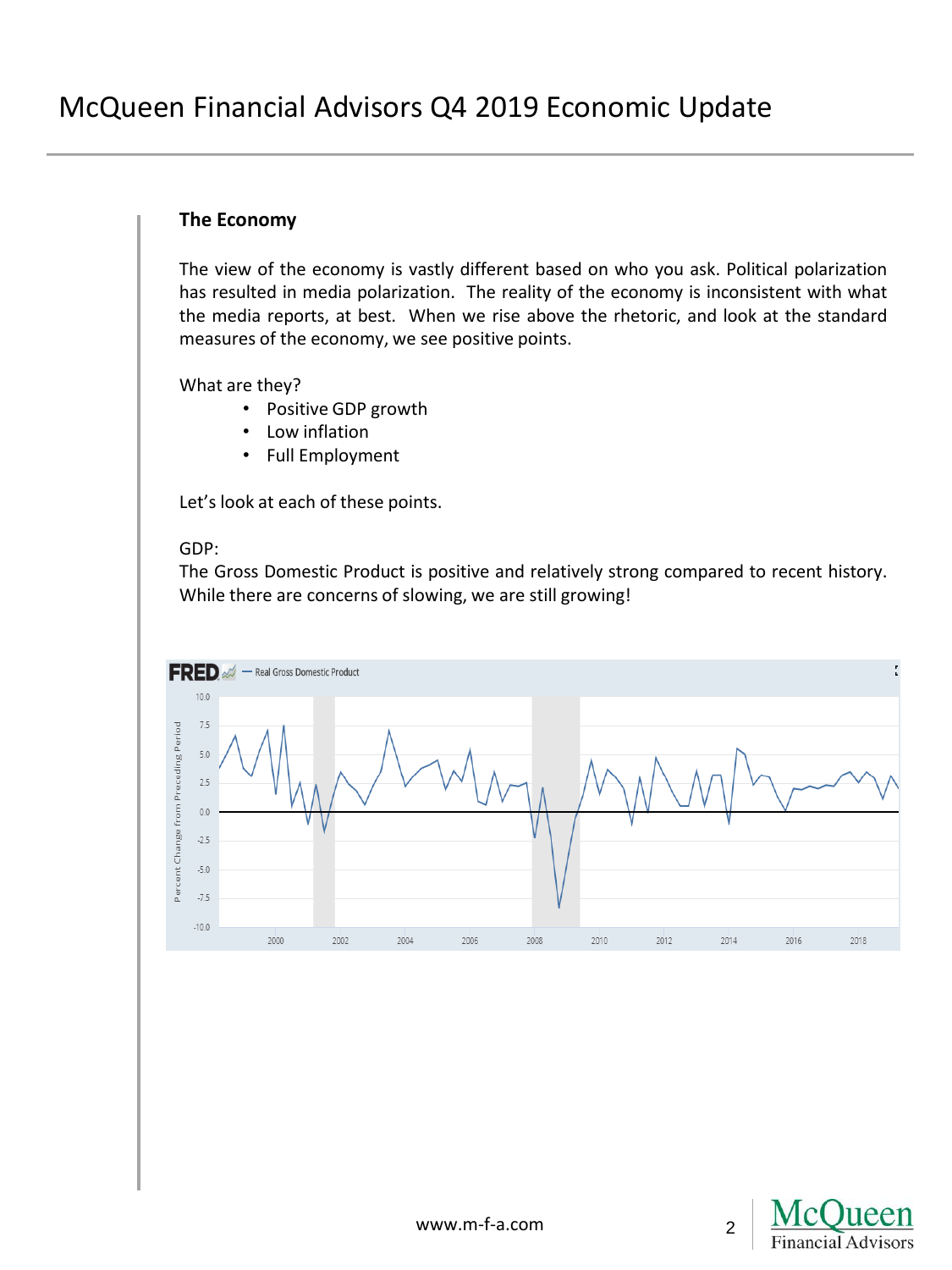# *Inflation is not a problem:*

Inflation is still low, and we believe that the technological revolution will limit price increases. One can use their cell phone to compare products and prices instantly. The Personal Consumption Expenditure Core Index is currently running at 1.77%.



# *Unemployment:*

Unemployment hit an all-time new record low of 3.50%. Job openings are greater than the number of unemployed. It is hard to have a recession when everyone has a job.

**"***Unemployment is at an all-time new record low of 3.50%."*



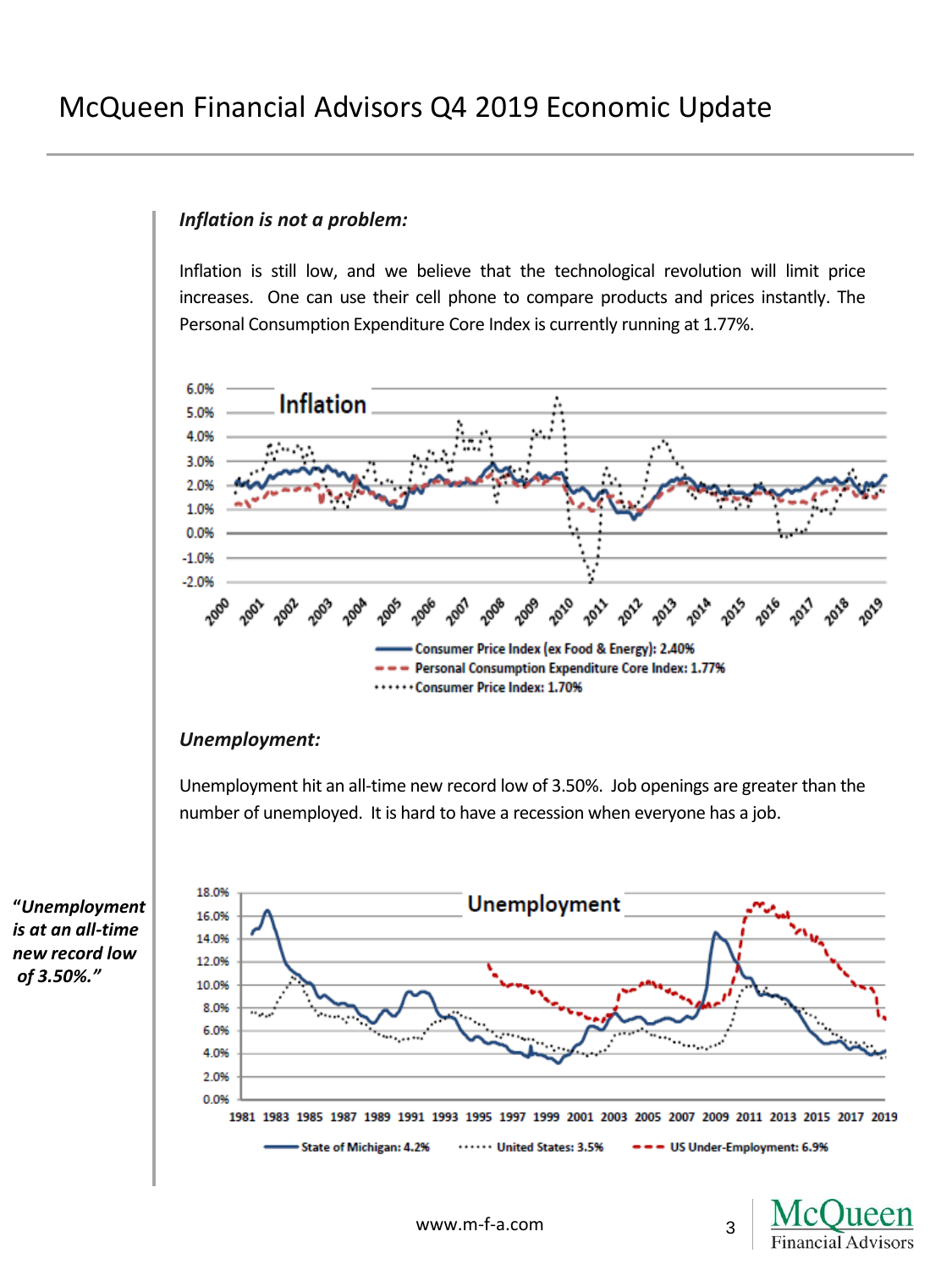# *US Treasury yield curve is reverting back to 2012:*

The yield curve has been going from steep to inverted. Now it appears to be starting the next step, which will be the return to a steep yield curve. This is happening as the Federal Reserve lowers the short term rates. Also, it is important to remember the extreme low yields of other government bonds around the world.



**"***The market is predicting much lower short-term treasury yields."*



*Short-term interest rates should continue to decline.*

The market is predicting much lower short-term treasury yields in the near future.

Our outlook on long-term US Treasuries is for a smaller change relative to short term maturities. We expect the 10-year US Treasury yield will remain relatively unchanged and low for the foreseeable future. A rate between 1.00% and 2.00% appears reasonable, given the economic environment.

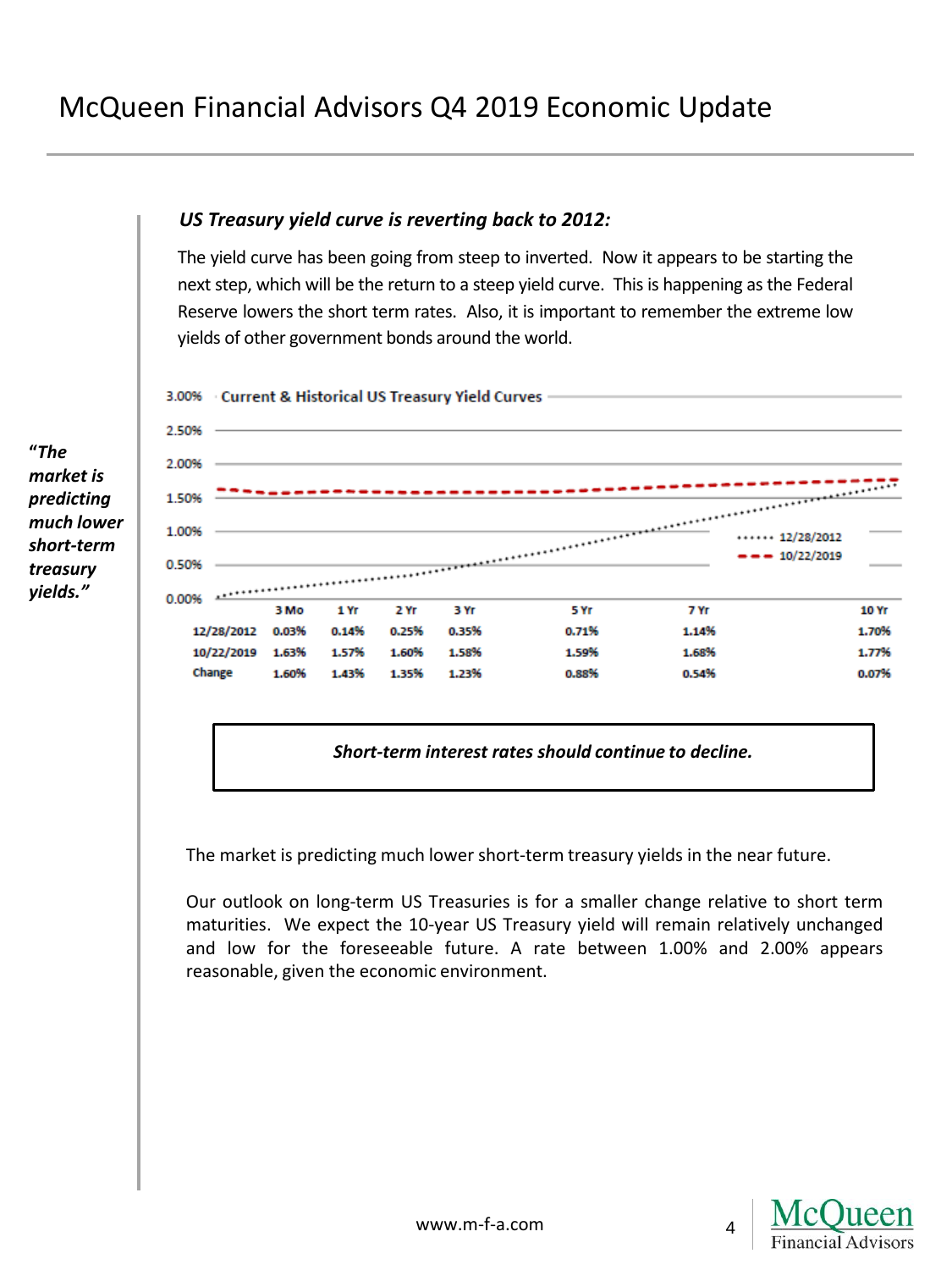# *What is going on with home values?*

Home values keep rising. The S&P/Case-Shiller Home Price Index for the entire United States increased 2.0% over the past 12 months. This is good if you own a home, but difficult if you are looking for a home.

One of the interesting changes in the housing market is the lack of focus on starter homes by builders. It appears that building starter homes is not a profitable business, given the cost of materials, municipal fees, and labor. This lack of starter home growth is paired with the graduation of millennials from college to first-time jobs in reasonably large quantities. This is the making of an interesting supply and demand problem.

A recession will be difficult with strong housing demand.



**"***A recession will be difficult with strong housing demand."*

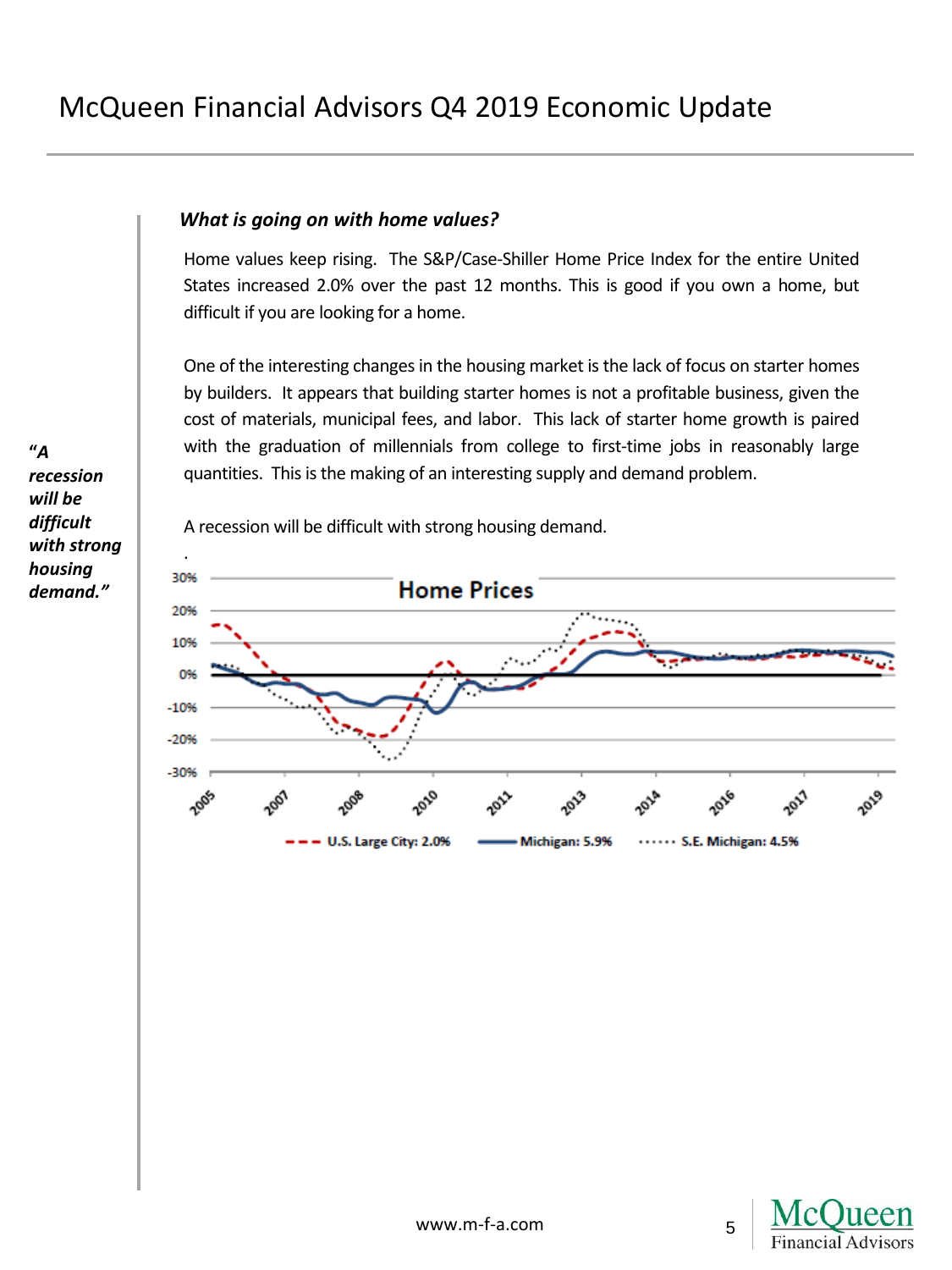# *Debt, Debt, and more Debt:*

Student loans continue to grow at a non-sustainable pace. As we close in on the 2020 presidential election, there is a lot of chatter about the forgiveness of student loans. All of us at McQueen Financial believe in education. I cannot, in good conscious recommend that you purchase or put student loans on your books given the political uncertainty; they are another source of debt.

As you can see in the following chart, student loans have increased from just over \$400 billion to nearly \$1.5 trillion in just 10 years. The average kid graduating from college has over \$44,000 in debt.



#### *The unknown is something that worries us:*

Black Swan events, or unpredicted events, can cause interest rates to move substantially. There are a plethora of national and worldwide issues that keep jumping up into the spotlight. The unknown can cause significant market changes, which have historically resulted in lower stock prices and lower bond yields.



6

**"***I cannot in good conscience recommend purchasing student loans."*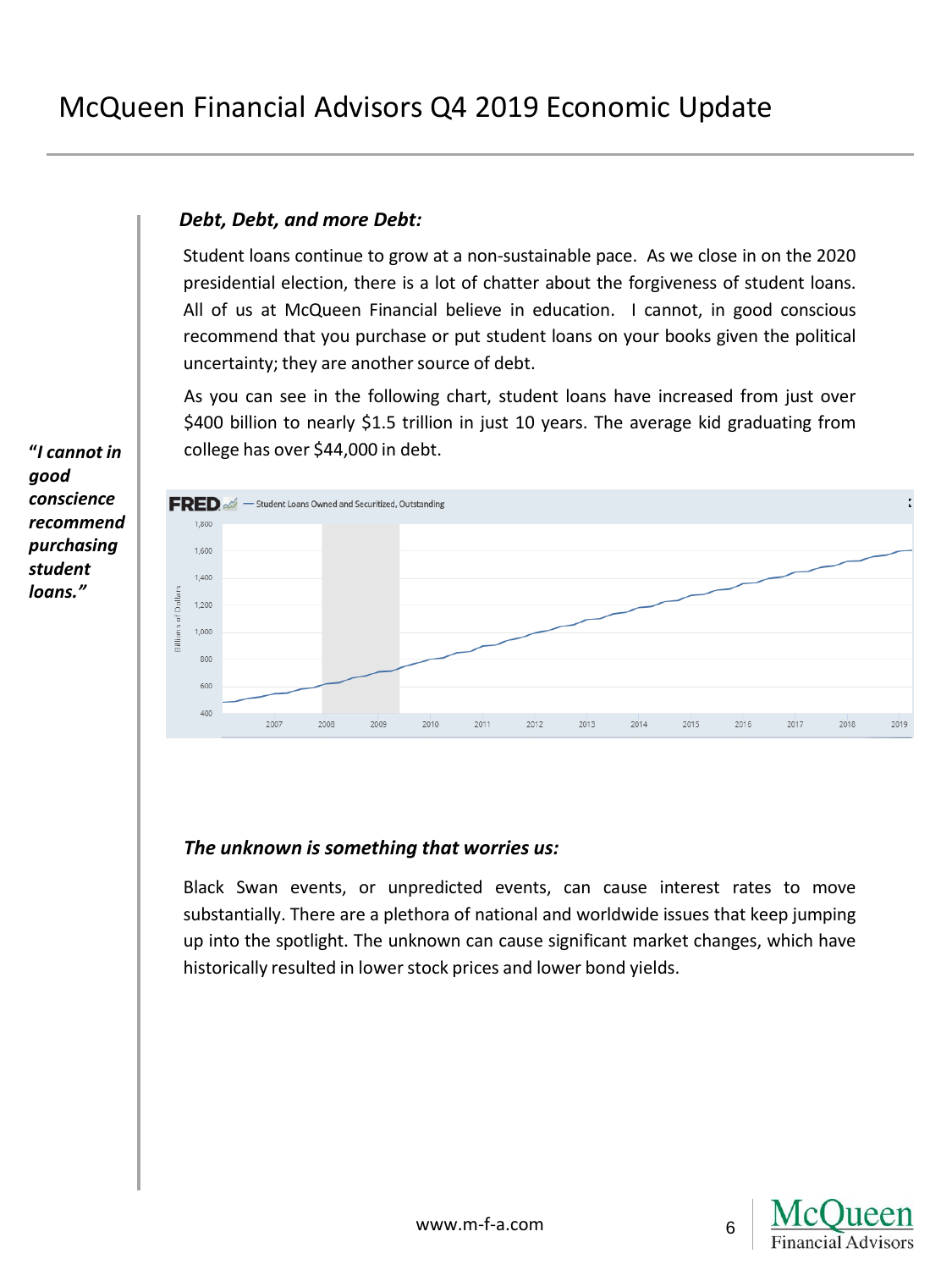#### *Repo Market:*

The unrest in the repo market has led the Federal Reserve to announce that it is going to buy U.S. Treasuries to stabilize the market. The Fed plans on buying 60 billion dollars in U.S. Treasury Bills a month, starting in mid-October and continuing at least through the second quarter of next year.

The Fed has further insisted that this is not quantitative easing, the introduction of new money into the money supply by a central bank, as it is "technical measures" to support the implementation of the Fed's policy. Could this be old money from the Quantitative Easing portfolio maturities?

# *Where do we go from here?*

We expect a continued slow decrease in the Federal Funds rate. We expect this is being done to keep rates in line with inflation and the economy. We expect the 10-year Treasury to remain in a range of 1.00% to 2.00%. We expect continued slow growth, especially with the dysfunction in Washington.

#### *What is keeping me up at night?*

Margins are getting tighter. Deposits have a limited amount to decline. Loans and investments have a lot more to decline.

#### *Interest Rate projection for year end 2019 and 2020:*

|                      | 12/19 | 3/20 | 6/20 | 9/20 | 12/20 |
|----------------------|-------|------|------|------|-------|
| <b>Federal Funds</b> | 1.75  | 1.75 | 1.50 | 1.50 | 1.25  |
| Prime Rate           | 4.75  | 4.75 | 4.50 | 4.50 | 4.25  |
| 2-Year Treasury      | 1.40  | 1.30 | 1.35 | 1.34 | 1.40  |
| 5-Year Treasury      | 1.37  | 1.32 | 1.40 | 1.45 | 1.50  |
| 10-Year Treasury     | 1.55  | 1.52 | 1.60 | 1.65 | 1.65  |
| GDP - Annualized     | 2.00  | 1.75 | 1.75 | 2.00 | 2.50  |
| CPI-X-YOY            | 2.20  | 2.00 | 1.75 | 1.90 | 2.10  |



7

www.m-f-a.com

**"***More than cars get repo'd."*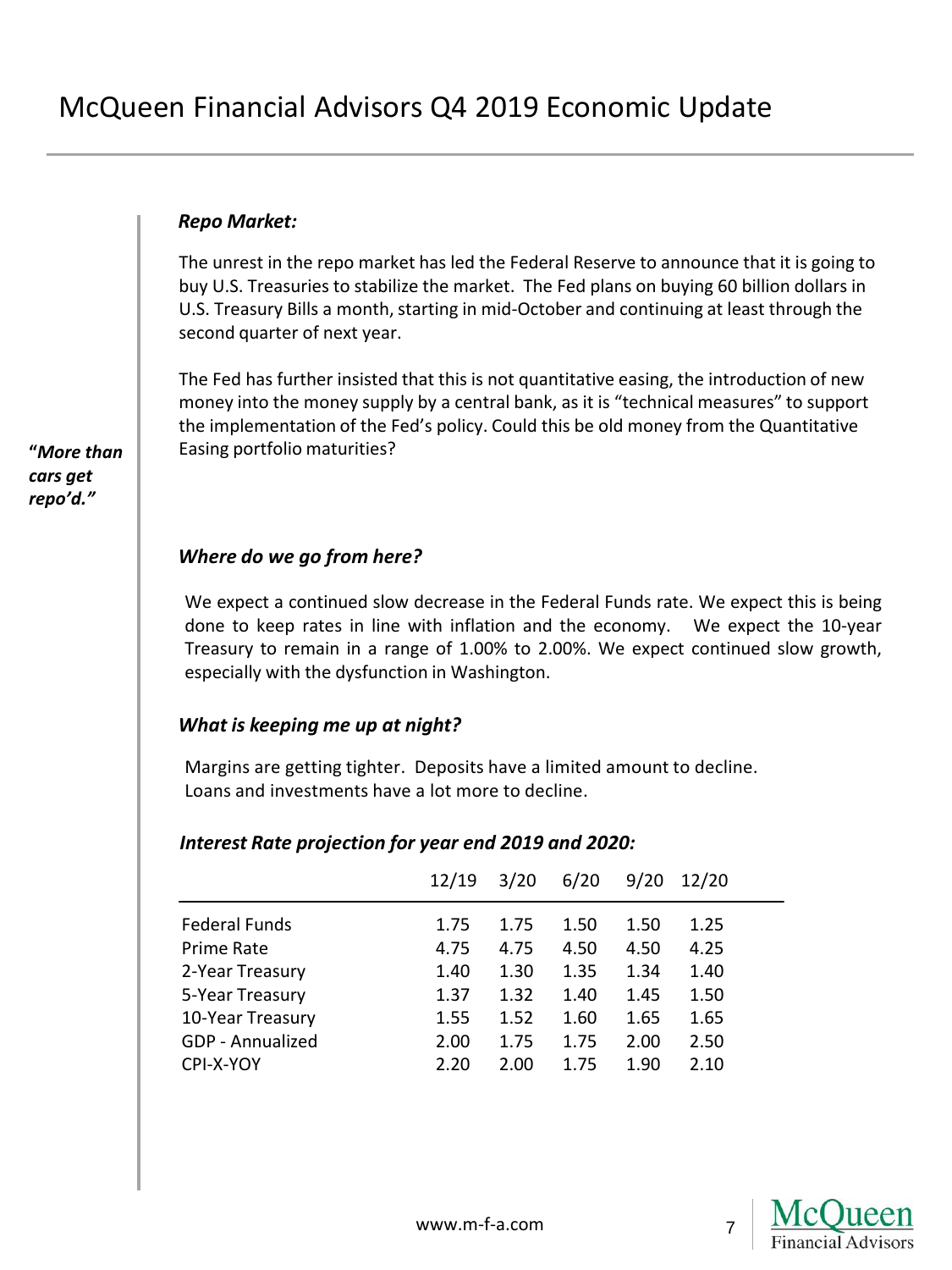#### **About McQueen Financial Advisors, Inc.**

McQueen Financial Advisors, Inc. (MFA) is a leading nationwide provider of financial advisory services, serving financial institutions since 1999. An SEC Registered Investment Advisory Firm, MFA works only for financial institutions. We provide our services to institutions throughout the United States, with assets ranging from \$20 million to over \$5 billion.

# **Products and Services**

McQueen Financial Advisors provides the following services to financial institutions throughout the country:

**Investment Portfolio Management:** As an SEC Registered Investment Advisor, we bring professional, in-house fixed income investment portfolio management to your financial institution at substantial savings. Our process is designed to develop a desired portfolio structure while focusing on your current income and total return with safety of principal.

**Municipal and Corporate Credit Review:** On a quarterly basis, we provide you with a detailed credit review on all municipal and corporate credits. Having and reporting our strong credit culture is a paramount philosophy and daily practice at McQueen Financial Advisors. We focus on credit to ensure that we can harness the benefit of credit spread products and take advantage of the additional yield, without taking unnecessary risk.

**Asset Liability Management:** McQueen Financial Asset Liability Management reports will provide you with recommendations and strategies that are designed to fit your unique needs and provide you with the information you need to make the most informed decisions and add income to your bottom line.

**Merger Valuations:** McQueen Financial Advisors' Merger Valuation services are designed to provide you with the expertise, experience, and data to help you fully understand a potential transaction. We ensure you understand the risks and rewards inherent in each unique opportunity.

**Transaction Advisory:** McQueen Financial Advisors transaction advisory professionals work with strategic buyers and sellers across the full spectrum of merger and acquisition engagements. We are committed to delivering to our clients meaningful insights, recommendations, and analysis on a potential transaction.

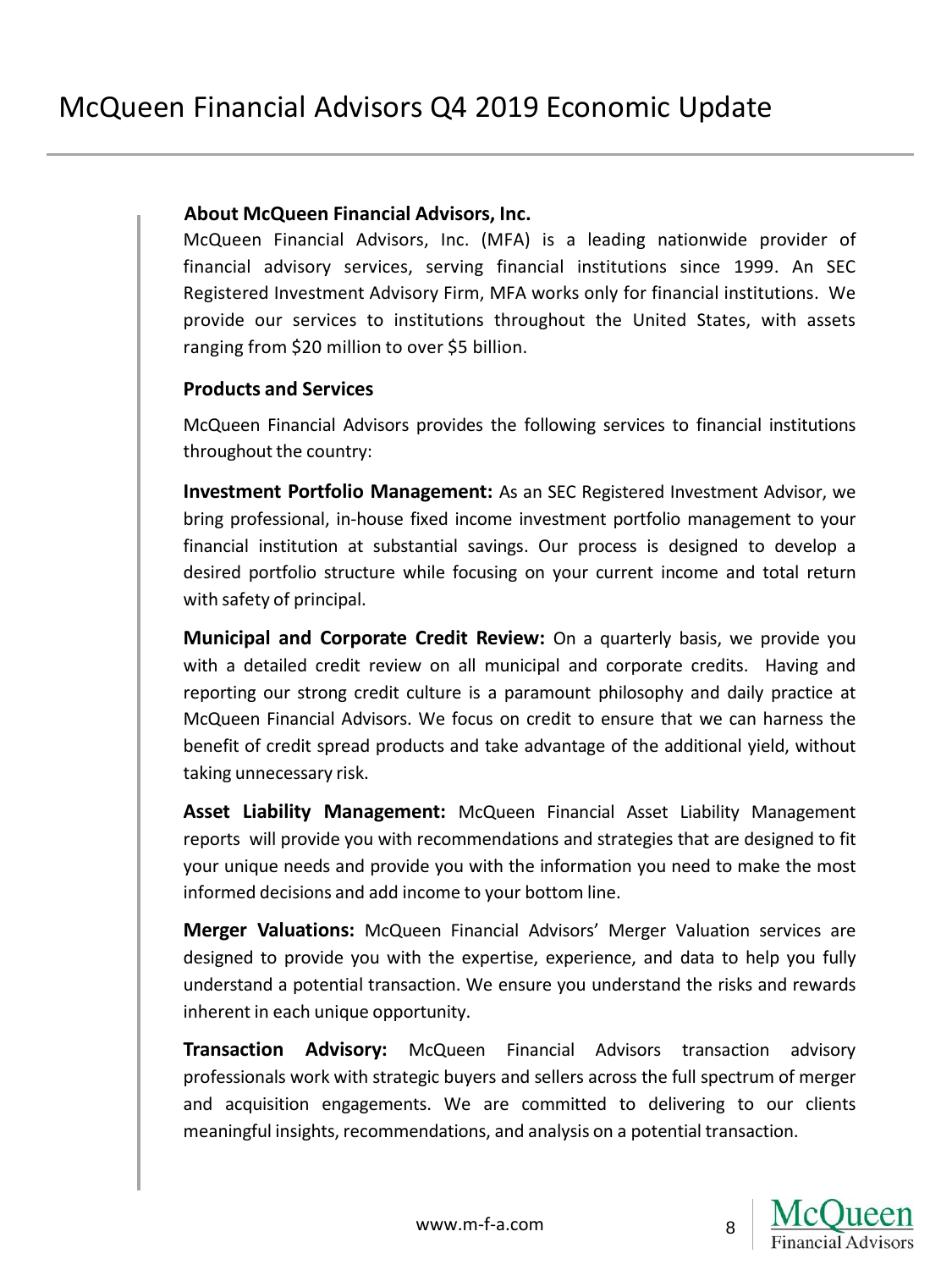**CECL:** The Current Expected Credit Loss (CECL) standard is the new accounting model for recognition of credit losses for both loans and investments. For clients who choose to calculate CECL internally, we provide Loan-Level Details, Loss Severity, and Environmental Factors. For clients who choose to outsource their CECL solution, we provide a turnkey CECL solution.

**Core Deposit Study:** This report will be an integral part of your Asset Liability Management report. The Core Deposit Study is comprised of two sections. The first is a historical comparison of your deposit rates to market interest rates. The second section is the determination of the duration of your core deposits.

**Prepayment Speed Analysis:** McQueen Financial has developed a process to determine your actual prepayment speeds. Our analysis provides a report that shows your actual prepayment speeds, the national or state speeds and our recommended prepayment speeds for your ALM report.

**Liquidity Analysis:** The liquidity stress testing report covers 30-day, 60-day, and 90 day liquidity in current, moderately stressed and severely stressed scenarios. The report is designed to be easy to understand and provide significant detail to allow for a comprehensive view of your liquidity position.

**Assumption Stress Testing:** McQueen Financial provides a detailed list of the assumptions in your Asset Liability Management report. We have developed a model that stress tests your assumptions and provides you with a detailed analysis of the results. The goal is to understand if an unanticipated change in assumptions would significantly hurt your projected financial performance or risk profile.

**ALM Backtesting:** The objective of the backtesting report is to determine the net interest income projection in your ALM report was reasonable. Our analysis focuses on volume as well as booked interest rates of each interest-sensitive component of the balance sheet. The backtesting analysis is a useful management tool that provides you with a cross-check of ALM inputs and assumptions.

**ALM Validation:** The objective of the ALM validation report is to provide you with an independent review of your ALM model, your ALM policy, and procedures used to measure interest rate risk. The validation process involves a detailed study of your financial statements, ALM reports, ALM policy and inputs to your model.